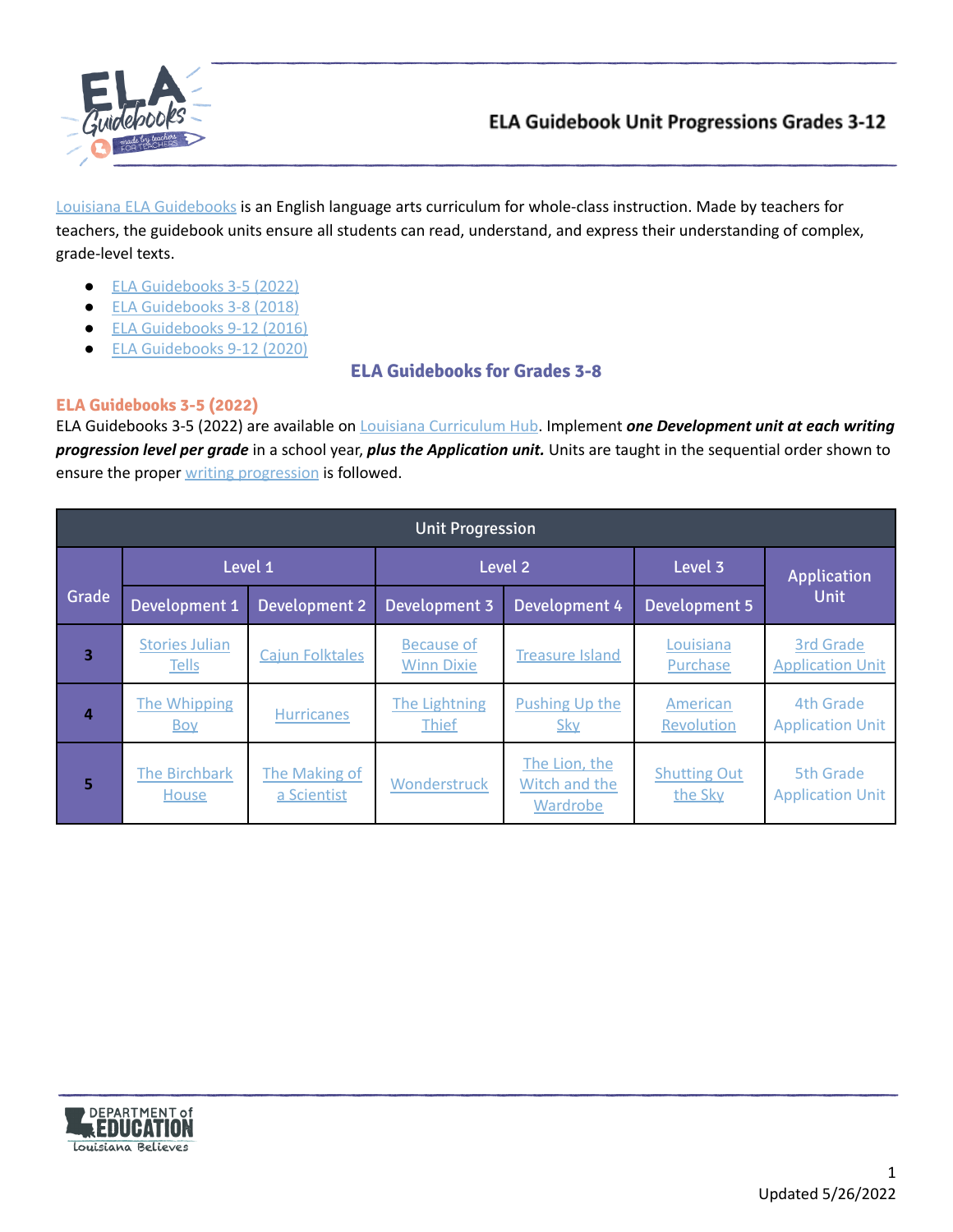

#### <span id="page-1-0"></span>**ELA Guidebooks 3-8 (2018)**

Implement *up to 4 units per grade* in a school year. Below is a suggested unit order; however, the choice and order of units is a local decision.

Schools participating in *Louisiana's Innovative [Assessment](https://www.louisianabelieves.com/docs/default-source/key-initiatives/louisianas-key-initiatives---innovative-assessment-pilot.pdf?sfvrsn=a6219f1f_18) Program* follow a slightly different unit [progression](#page-2-0)<sup>1</sup>.

| <b>Traditional Unit Progression</b> |                                                          |                                           |                                          |                                                              |  |  |
|-------------------------------------|----------------------------------------------------------|-------------------------------------------|------------------------------------------|--------------------------------------------------------------|--|--|
| <b>Grade</b>                        | Unit 1                                                   | Unit 2                                    | Unit 3                                   | Unit 4                                                       |  |  |
| 3                                   | Stories Julian Tells, or<br><b>Because of Winn Dixie</b> | <b>Cajun Folktales</b>                    | Louisiana Purchase                       | <b>Treasure Island</b>                                       |  |  |
| Δ                                   | The Whipping Boy, or<br><b>Pushing Up the Sky</b>        | <b>American Revolution</b>                | <b>The Lightning Thief</b>               | <b>Hurricanes</b>                                            |  |  |
| 5                                   | The Making of a<br>Scientist                             | The Birchbark House                       | The Lion, the Witch, and<br>the Wardrobe | Wonderstruck, or<br><b>Shutting out the Sky</b>              |  |  |
| $6\phantom{1}$                      | <b>If Stones Could Speak</b>                             | <b>Steve Jobs</b>                         |                                          | Out of the Dust, or<br><b>The Witch of Blackbird</b><br>Pond |  |  |
| 7                                   | <b>Written in Bone</b>                                   | A Christmas Carol, or<br><b>The Giver</b> | <b>Memoir</b>                            | <b>Behind the Scenes</b>                                     |  |  |
| 8                                   | <b>Flowers for Algernon</b>                              | Sugar                                     | The Tell-Tale Heart                      | Conservation, or<br>The Call of the Wild                     |  |  |

 $^1$  The first, second, and third units will culminate in unit tests. Please note that the third unit's placement is mandatory while LEAs can adjust the order of the first, second, and fourth units.

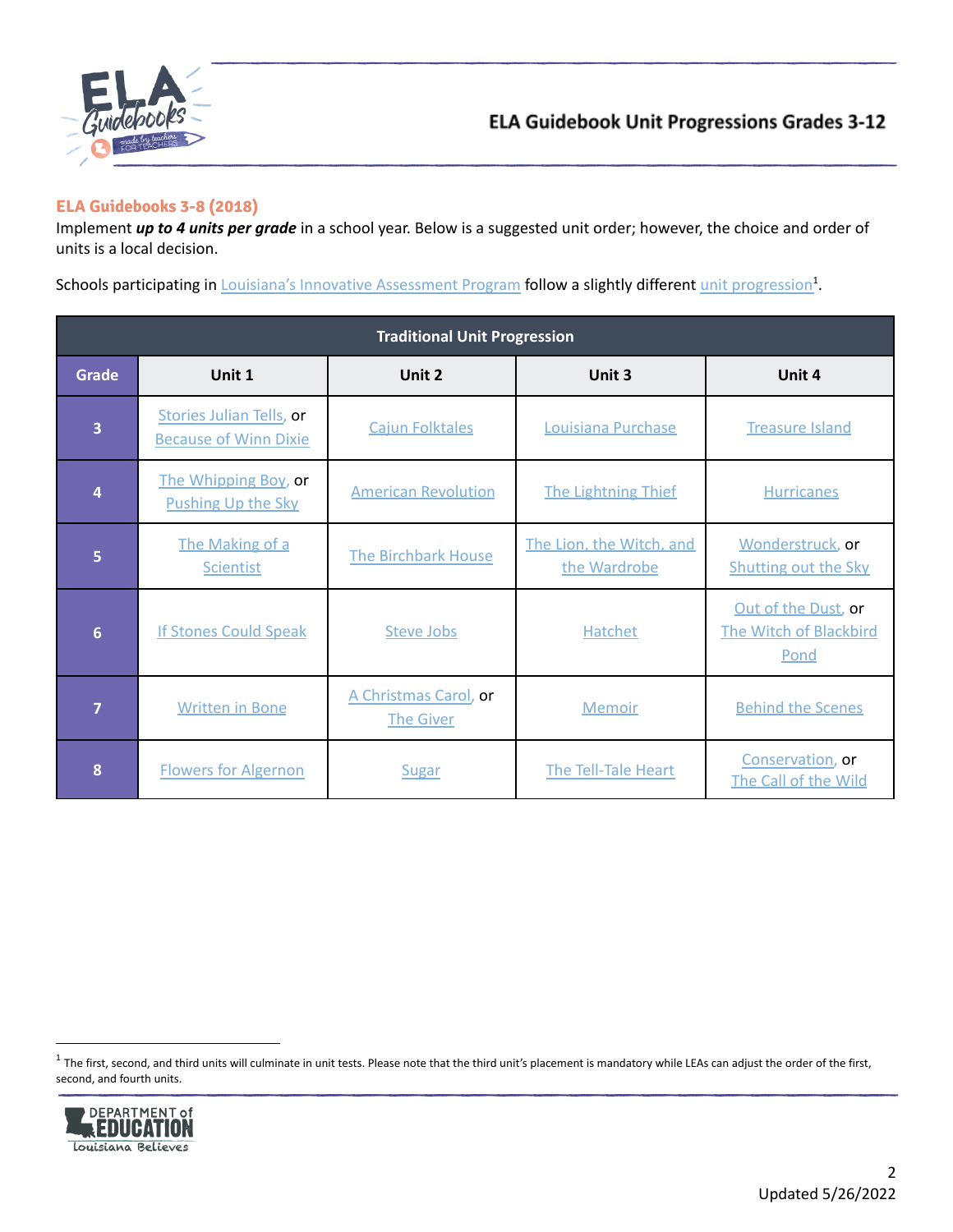

<span id="page-2-0"></span>

| <b>LEAP ELA Guidebooks Assessment Unit Progression</b> |                                                                                               |                                                                                         |                              |                                                                                                         |  |
|--------------------------------------------------------|-----------------------------------------------------------------------------------------------|-----------------------------------------------------------------------------------------|------------------------------|---------------------------------------------------------------------------------------------------------|--|
| Grade                                                  | Unit 1<br>(Tested)                                                                            | Unit 2<br>(Tested)                                                                      | Unit 3<br>(Tested)           | Unit 4<br>(Not Tested)                                                                                  |  |
| $\overline{5}$                                         | Choice of:<br>The Birchbark House or<br>The Making of a<br><b>Scientist</b>                   | Choice of:<br><b>Wonderstruck or The</b><br>Lion, the Witch, and the<br><b>Wardrobe</b> | <b>Shutting out the Sky</b>  | <b>Application Unit</b>                                                                                 |  |
| $6\phantom{a}$                                         | Choice of:<br>Steve Jobs,<br>Out of the Dust, or<br>Hatchet<br>The Witch of Blackbird<br>Pond |                                                                                         | <b>If Stones Could Speak</b> | Choice of:<br>Hatchet,<br>Steve Jobs,<br>Out of the Dust, or<br>The Witch of Blackbird<br>Pond          |  |
| $\overline{7}$                                         | <b>The Giver</b>                                                                              | Choice of:<br>Written in Bone or<br>A Christmas Carol                                   | <b>Behind the Scenes</b>     | Choice of:<br>Written in Bone,<br>A Christmas Carol,<br>The Giver, or<br><b>Memoir</b>                  |  |
| 8                                                      | <b>Flowers for Algernon</b>                                                                   | Choice of:<br>The Tell-Tale Heart, or<br>The Call of the Wild                           | Sugar                        | Choice of:<br>Flowers for Algernon,<br>The Tell-Tale Heart,<br>Conservation, or<br>The Call of the Wild |  |